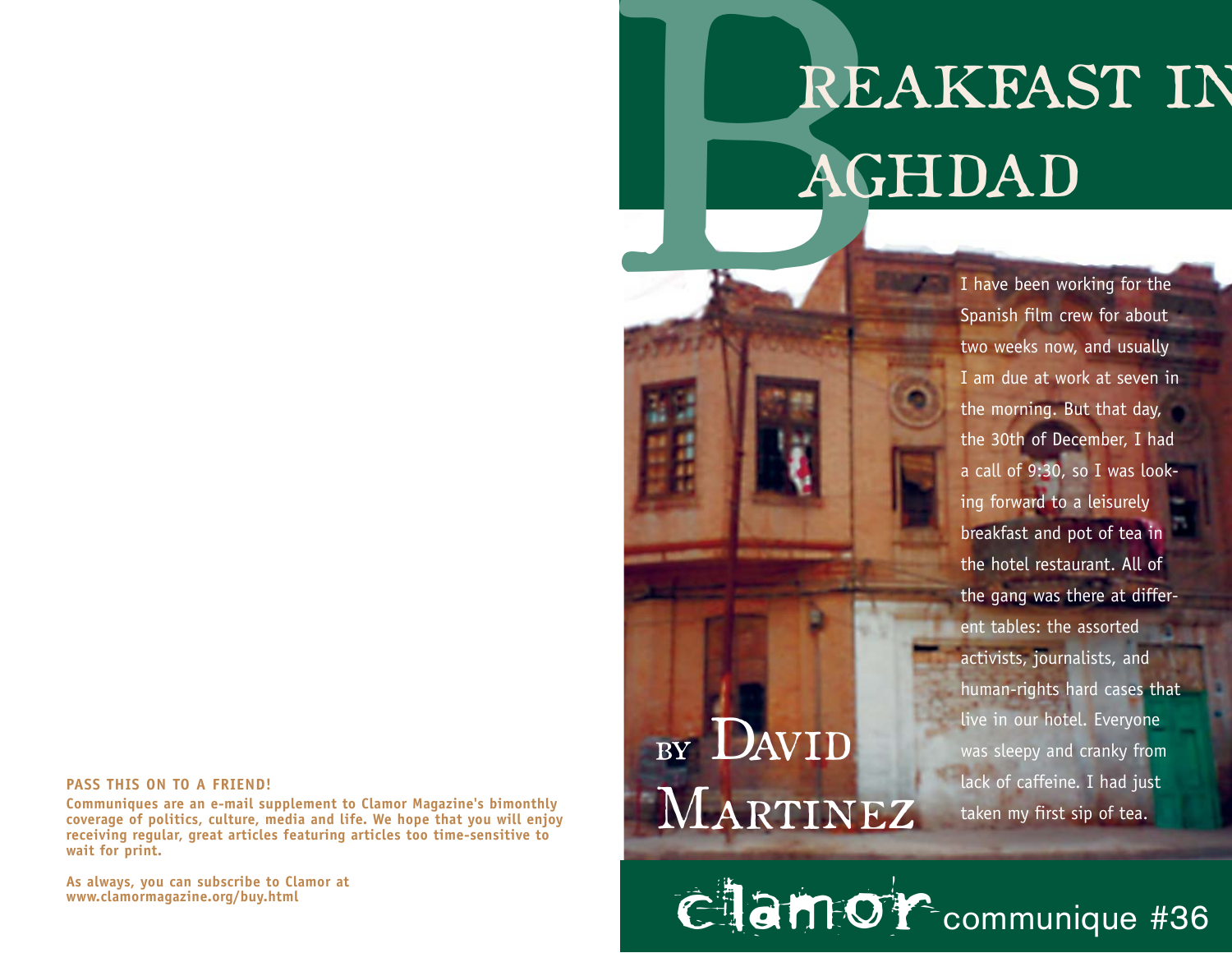And then WHOOM. The windows rattled as a bomb exploded, somewhere very near the building. Everyone scrambled for cameras and jackets, and we hit the stairs as a herd, taking the steps three at a time. I jumped into a jeep with a Hungarian reporter friend and two soft-spoken cats from Polish National Radio. "This is actually the first time I've tried to witness one of these," I confessed to one of the Poles as we pulled into the street. "The thing is," he replied, "when you do this, it is nothing original. When a bomb explodes, every journalist in Baghdad arrives."

And he was right. We saw a reporter for Al Jazeera fly by on a mini bike, a video camera slung across his back. "Follow heem!" bellowed the Hungarian, and the driver lurched the vehicle across a cement embankment and we shot down a side street after him. Within two minutes we arrived at the scene.

A bomb had exploded on Karada, a crowded street of shops and food stalls. The target was a passing American convoy, but the device had missed, and instead killed an Iraqi man. He lay dead on the street, covered with a cloth and apiece of cardboard. Another man was staggering around, bleeding profusely from his shoulder. Journalists were everywhere, pushing through the crowd, jockeying for position. American soldiers stood nervously in the street, trying to look calm.

The crowd was getting angry. One man kicked a French photographer in the chest for pushing too hard in his attempt to take a picture of the corpse. Someone yelled in Arabic, "The sahafin (journalists) are agents

We returned to the Italians' house and spent the rest of the evening eating a fine dinner of pasta and whiskey-basked chicken and drinking German pilsner. Near midnight everyone repaired to the roof and we watched as the sky lit up with fireworks and the bright tracer bullets of Kalashnikovs, slowly climbing toward the dark sky.

Happy New Year, everyone.

*David Martinez 1/02/04 Baghdad*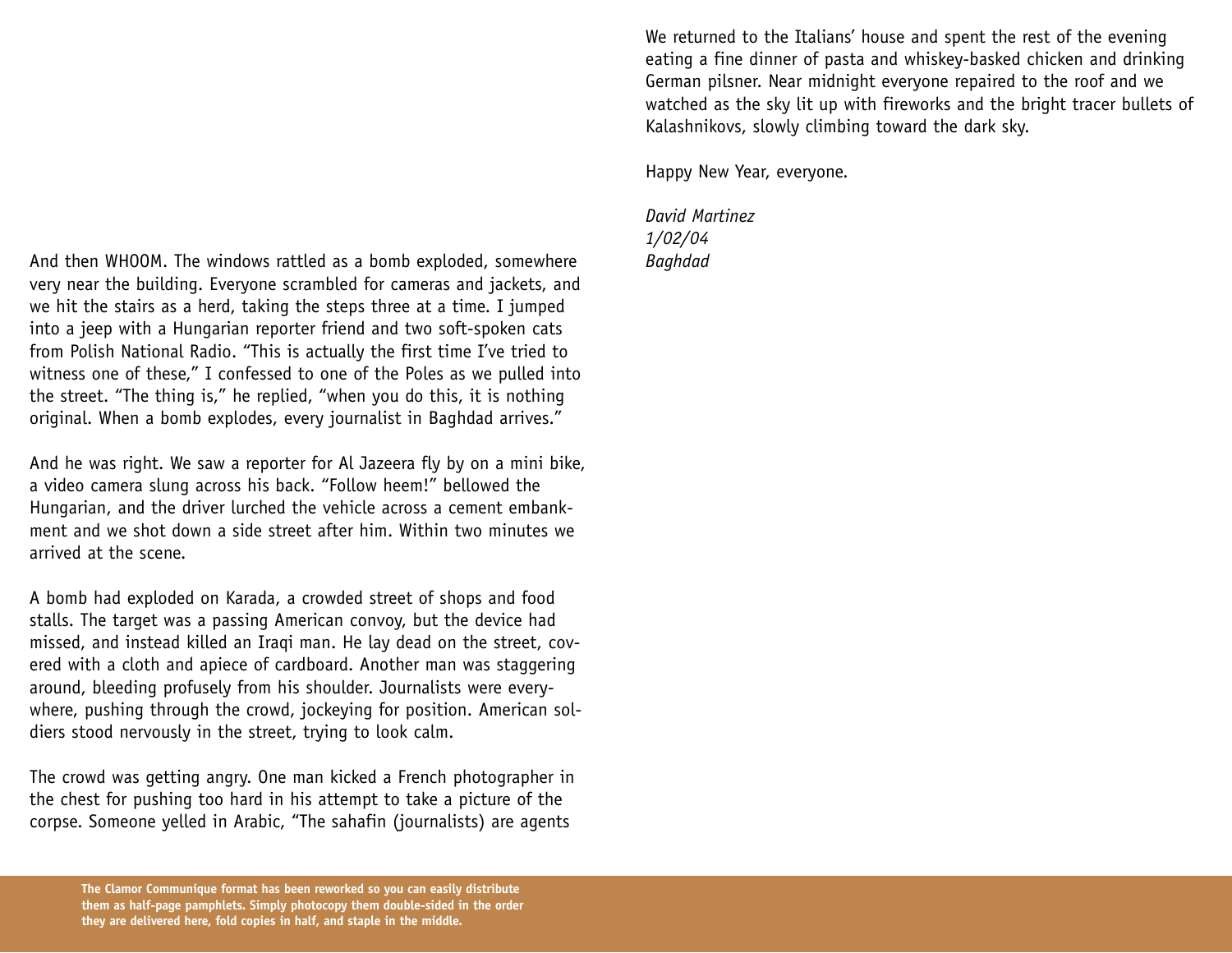who work for Bridges to Baghdad, a human rights group that has been doing work here for several years, long before the recent war. We had just poured glasses of wine and were settling down to drink them when another explosion rumbled the building we were in. This one was bigger than the previous day's, much bigger, and so again about half the people at the party grabbed cameras (I bring mine everywhere I go so I don't miss anything) and hit the street.

We were some of the first to arrive on the scene. A car bomb had detonated on a small street and had destroyed a posh restaurant on the corner, as well as mangling every parked car on the block. The street was literally on fire. Shops had huge holes in their front walls where debris had blasted through. It was utter carnage. I started filming, keeping both eyes open.

Iraqi police were running everywhere and already people had set up a hose and were trying to put out the fires. At first, no one minded us filming, but then they started telling us to move back and get away.

The street where the bomb had exploded was very near the headquarters of Reuters and other news agencies, so it didn't take long for a whole mess of reporters to show up, followed by the ubiquitous American Humvees and soldiers. They started clearing the streets of everyone.

It was about then that someone pointed at the ground and waved me over. It was a human foot, severed from the rest of its body, lying in a pool of blood among pieces of blown-apart automobile. Maybe it was the driver of the exploding car, I don't know.

Then the owner of the restaurant came out to give an interview, and was swarmed with cameras and lights. I didn't figure I needed to hear anything, so I found the rest of my posse and we got in our car and left, skirting around an armored vehicle that was trying to make its way down the narrow avenue.

Later we heard that around ten people had been killed, and another thirty or so people injured. The restaurant was frequented by local government officials and foreigners, so the resistance apparently still picks its targets well.

of the Americans!" Another man shouted at the Humvees that were approaching. "Go home! You only make people die!"

The whole scene made me glad that I am not a news photographer, one that has run to where "the action" is, and to push and shove to get "the shot." Sometimes it is fine, but other times it is vulgar and obnoxious, and can get you kicked or killed. I would rather try and make films, which is more difficult and takes more time, much more time, but allows you to be broader, and not to just focus on the flash and the bang. That morning, I filmed plenty of footage of the journalists on the scene, as well as the carnage and the crowd.

I returned to the hotel just in time to deposit my camera and hail a taxi to get to work on time. Needless to say, I didn't get to enjoy my leisurely breakfast. But there will be more pots of tea, I imagine. And for sure, there will be more bombings.

### **LA ESPALDA DEL MUNDO**

The Spanish crew are good people, and fun to work for. Like a Mexican film crew, they are laid-back and like to joke a lot while working. Unlike a Mexican crew, they are rude or oblivious to the Iraqis around them.

They are a quite well-known bunch, back in Europe. Their last film was called "La Espalda del Mundo," or "The Back of he World," a documentary that was filmed in highland Peru, Turkish Kurdistan, and on Death Row in Huntsville, Texas. That film won several prizes at various festivals.

Their style is very formal, and very European. Which means that they invade a woman's house with two camera operators, two sound recordists, two producers, a translator and two drivers who are usually hanging around somewhere smoking cigarettes and waiting. Then they spend up to two hours lighting the woman's kitchen, and then tell her to go ahead and begin cooking while they film her. Then they tell her to stop and change camera angles, and tell her to begin again. It all starts to look a lot like a dramatic film: Take One, Take Two, etc.

The film is about life in Baghdad before and after the war. They were here in February, and they are now filming the second part of the piece.